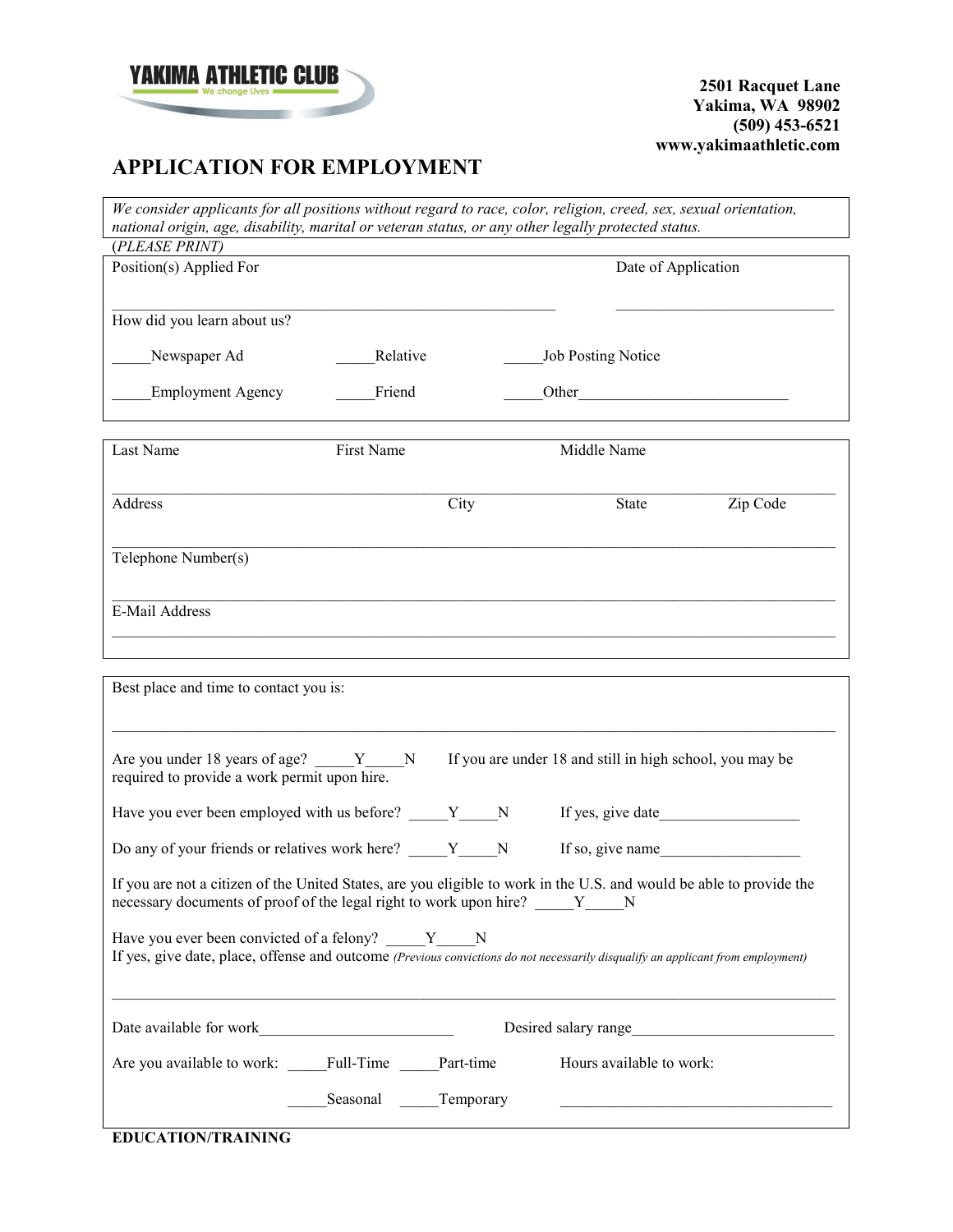| Name of High School,<br>Technical School, and/or College | City, State | Course of Study and Degree | Month/Year of Degree |
|----------------------------------------------------------|-------------|----------------------------|----------------------|
|                                                          |             |                            |                      |
|                                                          |             |                            |                      |

 $\overline{\phantom{0}}$ 

 $\overline{\phantom{0}}$ 

### **OTHER QUALIFICATIONS**

*Summarize special job-related skills and qualifications acquired from employment or other experience.*

*State any additional information you feel may be helpful to us in considering your application.*

#### **REFERENCES**

 $\overline{a}$ 

| E-Mail Address | Phone | <b>Business Relationship</b> |
|----------------|-------|------------------------------|
|                |       |                              |
|                |       |                              |
|                |       |                              |
|                |       |                              |
|                |       |                              |
|                |       |                              |
|                |       |                              |
|                |       |                              |

# **EMPLOYMENT HISTORY**

| Start with your present or last job.                                                    |                                |                           |  |
|-----------------------------------------------------------------------------------------|--------------------------------|---------------------------|--|
| Company Name                                                                            | Address                        |                           |  |
|                                                                                         |                                |                           |  |
| Telephone Number(s)                                                                     | <b>E-Mail Address</b>          |                           |  |
|                                                                                         |                                |                           |  |
| Job Title                                                                               | Supervisor Name/Title          |                           |  |
|                                                                                         |                                |                           |  |
| Reason for Leaving                                                                      | May we contact your Supervisor |                           |  |
|                                                                                         |                                |                           |  |
| Dates Employed                                                                          | <b>Starting Rate/Salary</b>    | <b>Ending Rate/Salary</b> |  |
|                                                                                         |                                |                           |  |
| Job Duties (If you need additional space, please continue on a separate sheet of paper) |                                |                           |  |
|                                                                                         |                                |                           |  |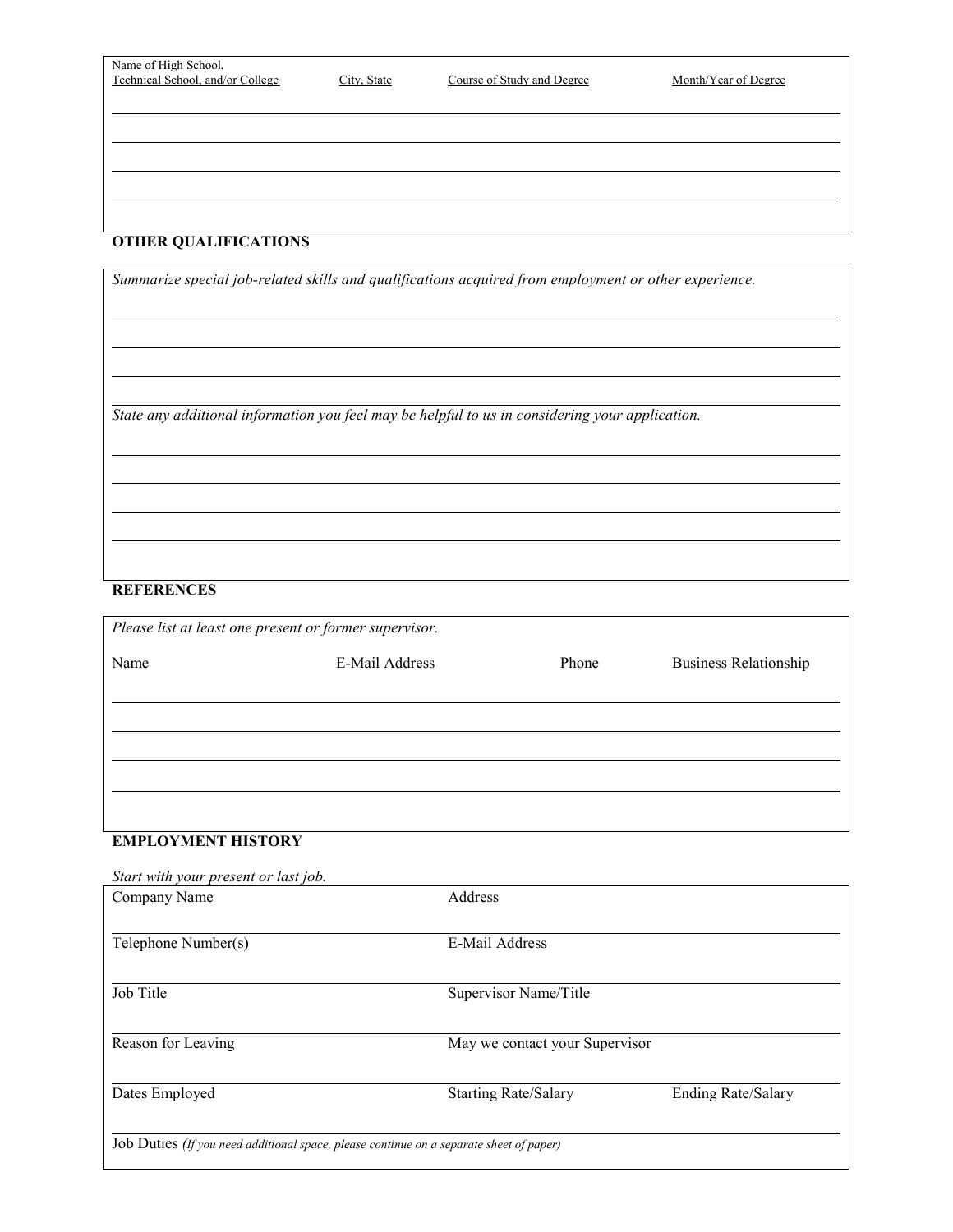| Company Name                                                                            | Address                        |                           |  |  |
|-----------------------------------------------------------------------------------------|--------------------------------|---------------------------|--|--|
| Telephone Number(s)                                                                     | E-Mail Address                 |                           |  |  |
| Job Title                                                                               | Supervisor Name/Title          |                           |  |  |
| Reason for Leaving                                                                      | May we contact your Supervisor |                           |  |  |
| Dates Employed                                                                          | <b>Starting Rate/Salary</b>    | <b>Ending Rate/Salary</b> |  |  |
| Job Duties (If you need additional space, please continue on a separate sheet of paper) |                                |                           |  |  |
|                                                                                         |                                |                           |  |  |
|                                                                                         |                                |                           |  |  |
|                                                                                         |                                |                           |  |  |

| Company Name                                                                            | Address                        |                    |  |  |
|-----------------------------------------------------------------------------------------|--------------------------------|--------------------|--|--|
|                                                                                         |                                |                    |  |  |
| Telephone Number(s)                                                                     | E-Mail Address                 |                    |  |  |
| Job Title                                                                               | Supervisor Name/Title          |                    |  |  |
| Reason for Leaving                                                                      | May we contact your Supervisor |                    |  |  |
| Dates Employed                                                                          | <b>Starting Rate/Salary</b>    | Ending Rate/Salary |  |  |
| Job Duties (If you need additional space, please continue on a separate sheet of paper) |                                |                    |  |  |
|                                                                                         |                                |                    |  |  |
|                                                                                         |                                |                    |  |  |
|                                                                                         |                                |                    |  |  |
|                                                                                         |                                |                    |  |  |

## WE ARE AN EQUAL OPPORTUNITY EMPLOYER

**APPLICANT'S STATEMENT**